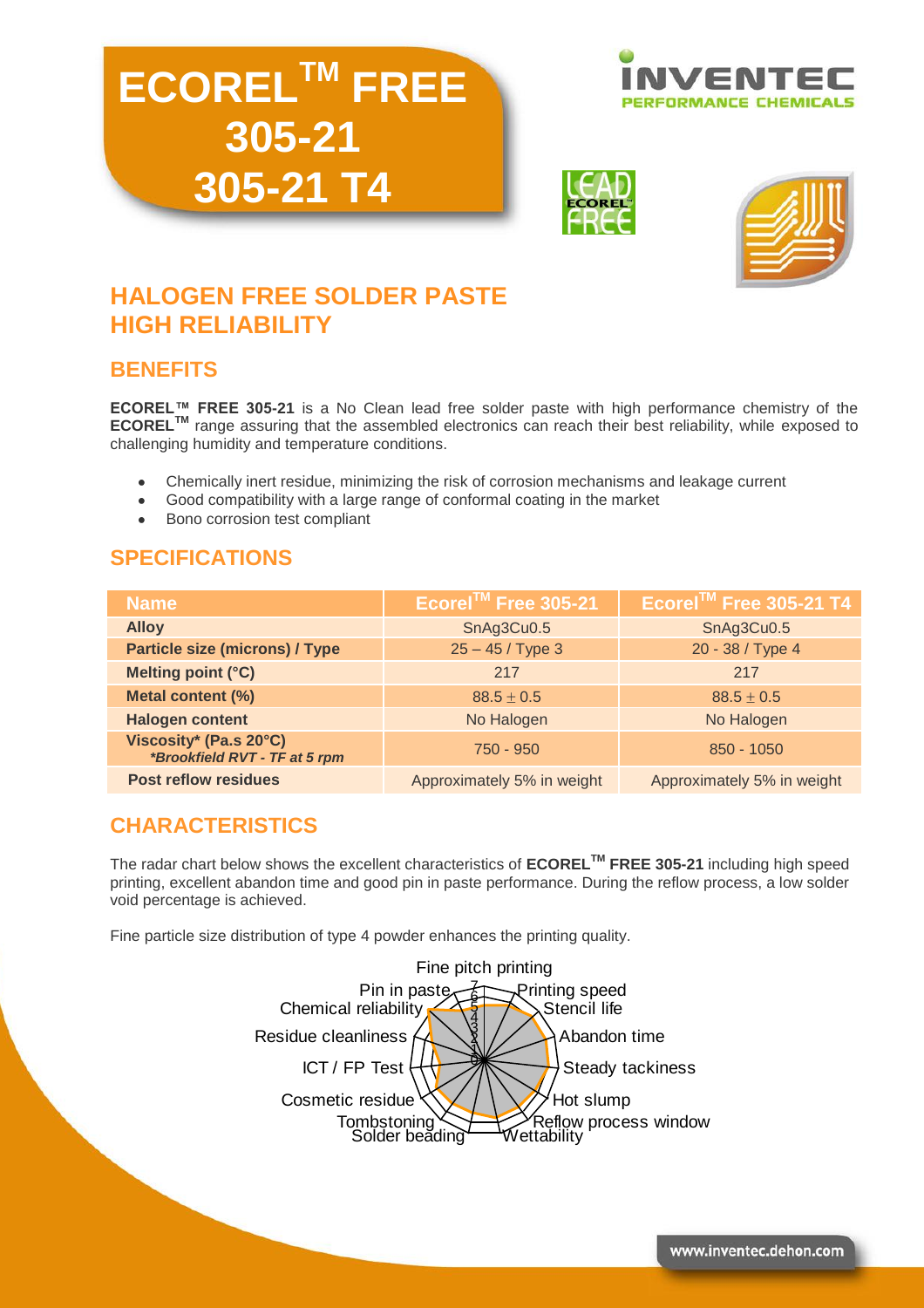| <b>Standards tests</b>                                | <b>Results</b>   | <b>Procedures</b>          |
|-------------------------------------------------------|------------------|----------------------------|
| <b>Flux Classification</b>                            | ROL <sub>0</sub> | ANSI/J-STD-004             |
|                                                       | 113              | <b>ISO 9454</b>            |
| <b>Solder balling test</b>                            | <b>Pass</b>      | ANSI/J-STD-005             |
| <b>Copper mirror</b>                                  | Pass             | ANSI/J-STD-004             |
| <b>Chromate paper</b>                                 | <b>Pass</b>      | ANSI/J-STD-004             |
| <b>Copper corrosion</b>                               | Pass             | ANSI/J-STD-004             |
| SIR (IPC)                                             | <b>Pass</b>      | ANSI/J-STD-004             |
| <b>SIR (Bellcore)</b>                                 | Pass             | <b>Bellcore</b>            |
| <b>Electromigration (IPC / Bellcore)</b>              | Pass             | ANSI/J-STD-004 / Bellcore  |
| <b>Oxygen bomb test</b>                               | Pass             | EN 14582                   |
| <b>Bono Corrosion test</b><br>85°C / 85% HR - 15 days | Pass: FC=1.4%    | <b>INVENTEC BRY-MO-058</b> |

# **PROCESS PARAMETERS**

Store at room temperature for at least four hours priori to use.

#### **Solder paste preparation**

Before printing, it is essential to properly mix the solder paste, either manually with a spatula, or by doing several preliminary prints on the stencil.

#### **Printing guideline**

Apply the solder paste to the stencil to form a roll of 1 to 2cm in diameter all along the squeegee or around 100g per 10cm of squeegee length. This way, the solder paste will roll easily under the squeegees to offer excellent printing quality

Printing speed: 20 to 150 mm/s (1 to 6in/s) Minimum pitch: 0,3 mm<br>Pressure depends depends on printing speed and printing equipment

Typical speed / pressure set up:

| <b>Squeegee length</b> | <b>Printing Speed</b> | <b>Pressure</b> | <b>Pressure</b><br>Ecorel <sup>™</sup> Free 305-21 Ecorel™ Free 305-21 T4 |
|------------------------|-----------------------|-----------------|---------------------------------------------------------------------------|
|                        | $50 \text{ mm/s}$     | $5$ kg          | 6 kg                                                                      |
| 250                    | $100$ mm/s            | 7 kg            | 8 kg                                                                      |
|                        | $150$ mm/s            | 9 kg            | $10$ kg                                                                   |

| • Stencil life in continuous printing process: | $>12$ hrs |
|------------------------------------------------|-----------|
| • Abandon time between prints with             | $>4$ hrs  |
| • Steady tackiness                             | $>16$ hrs |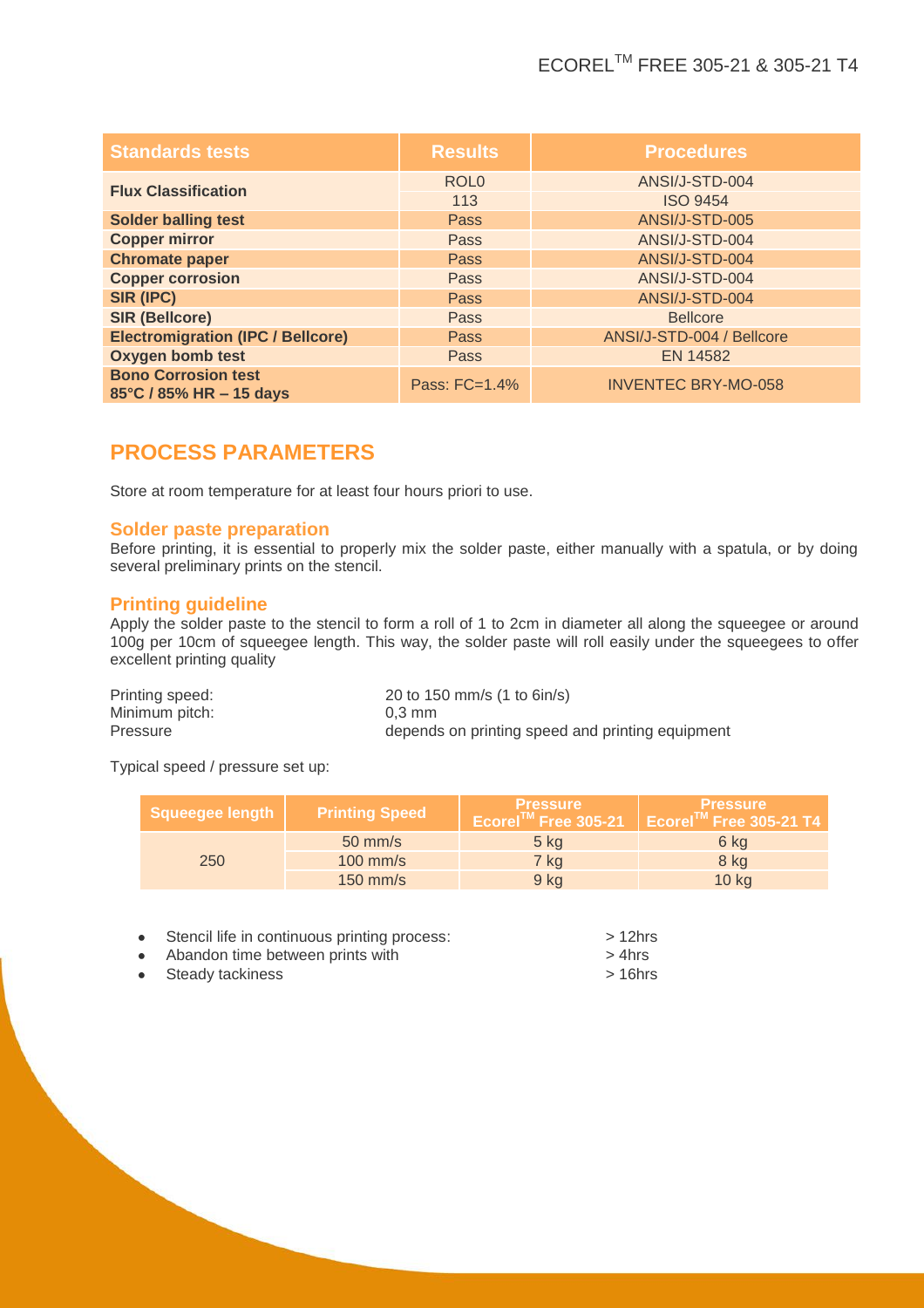## **Reflow guideline**

This paste can be processed under air or nitrogen.

Linear preheating ramp rate is recommended. However high density boards may require a soak zone during preheating to stabilize the temperature over the circuit board before peak reflow.

| Preheating ramp rate with linear<br>preheating      | 0.7 to 1.2°C/s according to the circuit board size and density                                                                                                                           |
|-----------------------------------------------------|------------------------------------------------------------------------------------------------------------------------------------------------------------------------------------------|
| Preheating steps in case of preheating<br>soak zone | - From 20 to $150^{\circ}$ C: ramp rate 1 to $2^{\circ}$ C/s<br>- soak zone between 150 to 180°C for 60 to 140s<br>- from 170°C to liquidus 1 to 2°C/s                                   |
| Peak ramp rate                                      | 1 to $2^{\circ}$ C/s                                                                                                                                                                     |
| Peak temperature                                    | 235 to $250^{\circ}$ C (240 to $245^{\circ}$ C is optimum)<br>The paste can stand a temperature higher than 250°C, but it<br>is not recommended in order to preserve component integrity |
| <b>Time above liquidus</b>                          | 45 to 100s (55 to 70s typical)                                                                                                                                                           |
| <b>Cooling ramp rate</b>                            | 1.8 to 7°C/s (studies have demonstrated 1.8 to 2.2°C/s allows<br>homogeneous joint structure and reduces surface crack<br>formations)                                                    |

# **Examples of reflow profiles for ECOREL™ FREE 305-21**

**.**<br>- With linear preheating

- With soak zone